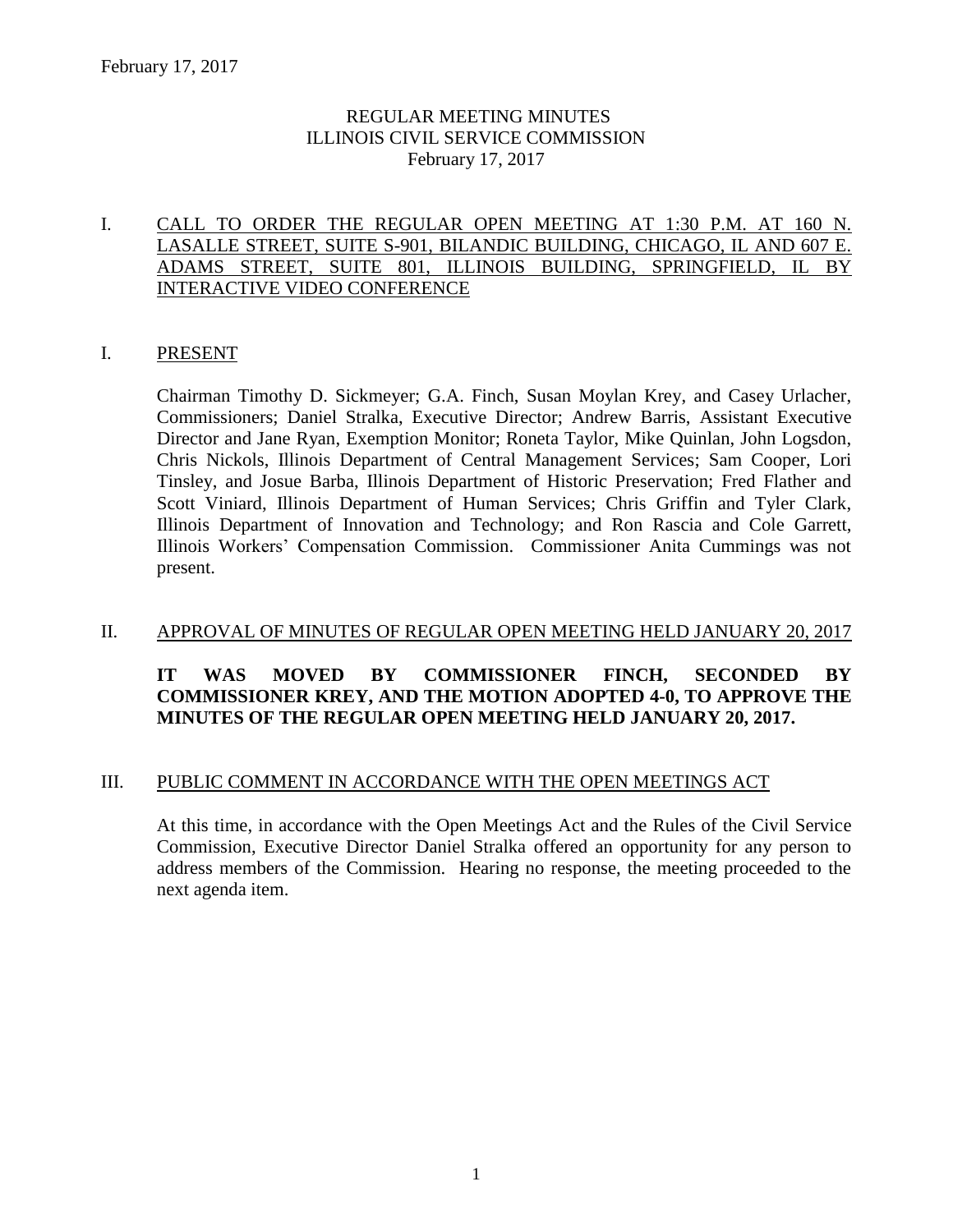#### IV. EXEMPTIONS UNDER SECTION 4d(3) OF THE PERSONNEL CODE

# A. Report on Exempt Positions from Department of Central Management Services

|               | Total     | Number of Exempt |
|---------------|-----------|------------------|
| <u>Agency</u> | Employees | Positions        |
|               |           |                  |
|               |           |                  |
|               |           |                  |
|               |           |                  |
|               |           |                  |
|               |           |                  |
|               |           |                  |
|               |           |                  |
|               |           |                  |
|               |           |                  |
|               |           |                  |
|               |           |                  |
|               |           |                  |
|               |           |                  |
|               |           |                  |
|               |           |                  |
|               |           |                  |
|               |           |                  |
|               |           |                  |
|               |           |                  |
|               |           |                  |
|               |           |                  |
|               |           |                  |
|               |           |                  |
|               |           |                  |
|               |           |                  |
|               |           |                  |
|               |           |                  |
|               |           |                  |
|               |           |                  |
|               |           |                  |
|               |           |                  |
|               |           |                  |
|               |           |                  |
|               |           |                  |
|               |           |                  |
|               |           |                  |
|               |           |                  |
|               |           |                  |
|               |           |                  |
|               |           |                  |
|               |           |                  |
|               |           |                  |
|               |           |                  |
|               |           |                  |
|               |           |                  |
|               |           |                  |
|               |           |                  |
|               |           |                  |
|               |           |                  |
|               |           |                  |
|               |           |                  |
|               |           |                  |
|               |           |                  |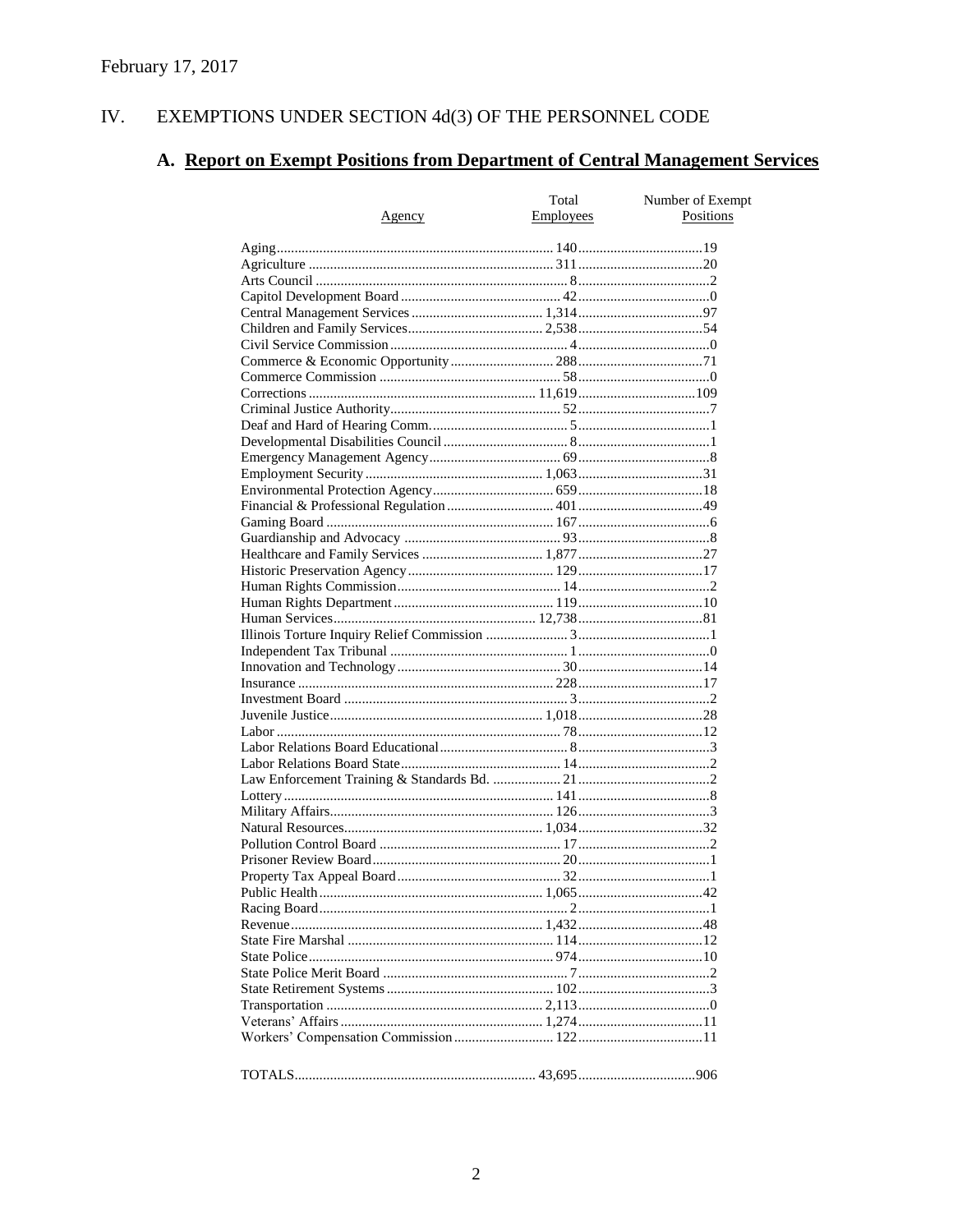#### **B. Governing Rule – Section 1.142 Jurisdiction B Exemptions**

- a) The Civil Service Commission shall exercise its judgment when determining whether a position qualifies for exemption from Jurisdiction B under Section 4d(3) of the Personnel Code. The Commission will consider any or all of the following factors inherent in the position and any other factors deemed relevant to the request for exemption:
	- 1) The amount and scope of principal policy making authority;
	- 2) The amount and scope of principal policy administering authority;
	- 3) The amount of independent authority to represent the agency, board or commission to individuals, legislators, organizations or other agencies relative to programmatic responsibilities;
	- 4) The capability to bind the agency, board or commission to a course of action;
	- 5) The nature of the program for which the position has principal policy responsibility;
	- 6) The placement of the position on the organizational chart of the agency, board or commission;
	- 7) The mission, size and geographical scope of the organizational entity or program within the agency, board or commission to which the position is allocated or detailed.
- b) The Commission may, upon its own action after 30 days notice to the Director of Central Management Services or upon the recommendation of the Director of the Department of Central Management Services, rescind the exemption of any position that no longer meets the requirements for exemption set forth in subsection (a). However, rescission of an exemption shall be approved after the Commission has determined that an adequate level of managerial control exists in exempt status that will insure responsive and accountable administrative control of the programs of the agency, board or commission.
- c) For all positions currently exempt by action of the Commission, the Director of Central Management Services shall inform the Commission promptly in writing of all changes in essential functions, reporting structure, working title, work location, position title, position number or specialized knowledge, skills, abilities, licensure or certification.
- d) Prior to granting an exemption from Jurisdiction B under Section 4d(3) of the Personnel Code, the Commission will notify the incumbent of the position, if any, of its proposed action. The incumbent may appear at the Commission meeting at which action is to be taken and present objections to the exemption request.

(Source: Amended at 34 Ill. Reg. 3485, effective March 3, 2010)

\* \* \*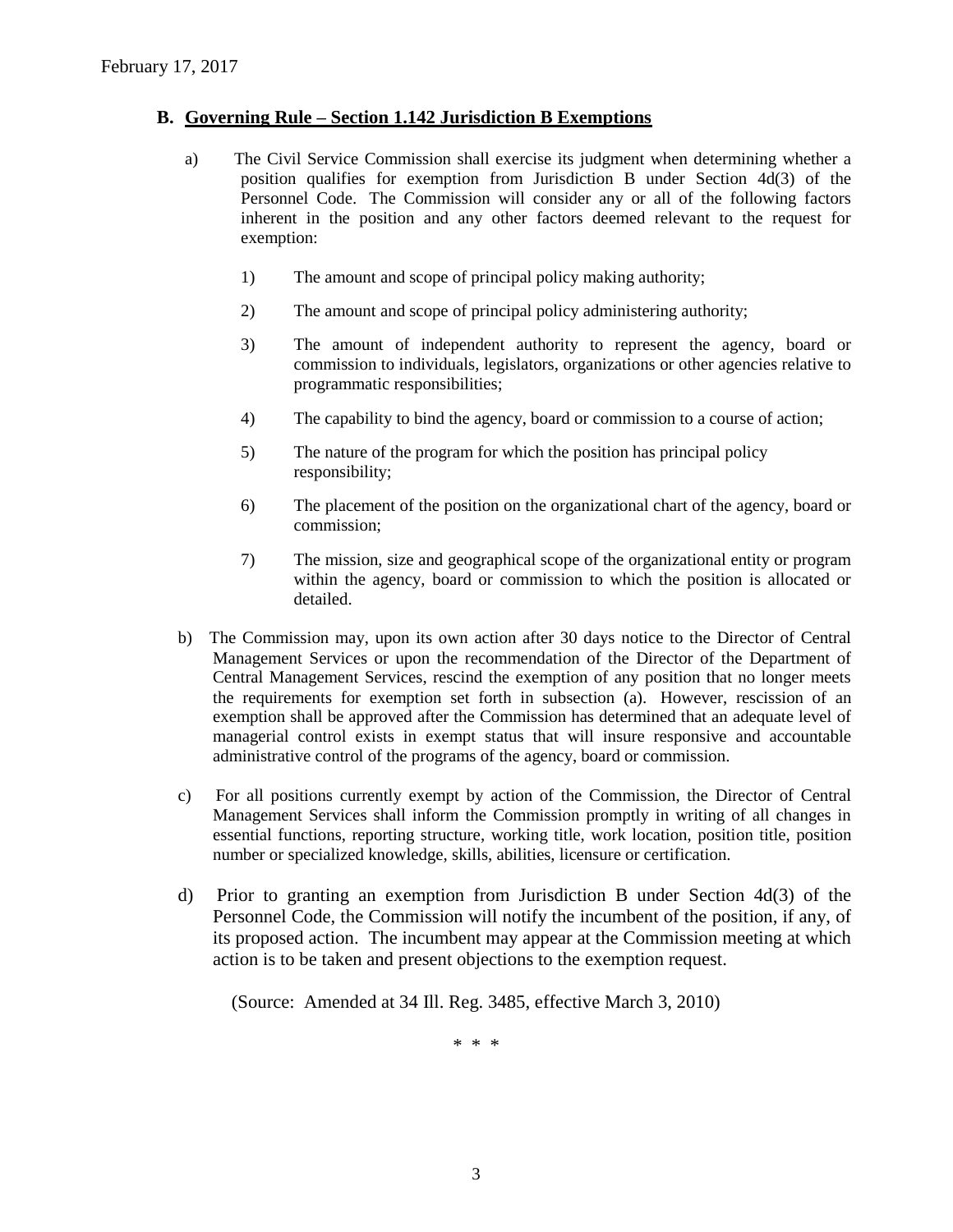# **C. Requests for 4d(3) Exemption**

Exemption Monitor Jane Ryan reported the following:

- $\triangleright$  Item C is a request from the Workers' Compensation Commission for a Manager of the Insurance Compliance Outreach Program reporting to the Insurance Compliance Manager who reports to the Chairman. The position is responsible for directing, developing, and implementing a statewide comprehensive outreach program for the Insurance Compliance Division. Workers' Compensation Insurance impacts employers with thousands of employees down to small mom and pop shops to individuals hiring a nanny. Some employers are mandated to have coverage while others can voluntarily cover in order to limit liabilities. The outreach program is to ensure employers are provided resources to ensure compliance. This is consistent with other exemptions approved for outreach in other agencies. Therefore, Staff recommended approval of this exemption request.
- $\triangleright$  Item D is a request from Central Management Services (CMS) for an Assistant Deputy Director of the Illinois Office of Communication and Information. The agency requested a continuance and Staff recommended approval of the continuance.
- $\triangleright$  Item E1 is a request from the Department of Innovation and Technology (DoIT) for a Budget Director reporting to the Chief of Staff who reports to the Secretary. The Budget Director is internally focused on developing and preparing policies relating to creation of the annual budget, analyzing/monitoring expenditures, responding to legislative budgetary requests, and directing all activities relating to the department's budget. DoIT also has a Chief Fiscal Officer which was recently transferred from CMS/BCCS that is more externally focused on policy and oversight of the accounting functions, setting rate structure for the agencies served, contract management, etc. The portfolio involved with this department indicates this division of duties is consistent with other agencies of similar size and scope. Therefore, staff recommended approval of this exemption request.
- $\triangleright$  Item E2 is a request from the DoIT for a Communications Manager/Public Information Officer reporting to the Chief of Staff who reports to the Secretary. This position will be responsible for developing and implementing policy relating to media services and operations for DoIT. The position is similar to other agencies requiring media administrators. Staff recommended approval of this exemption request.
- $\triangleright$  Item F is a request from the Department of Human Services (DHS) for a Deputy Director of the Office of Community Relations (formerly Office of Communications) reporting to the Director of Community Relations which reports to the Secretary. This position will be charged with implementing the policies relating to the department's communications. DHS has 200 facilities throughout the state which results in media inquiries from every corner of the state and the department serves approximately 3.5 million customers. Previously, a CMS position handled a good portion of the media inquiries. As those CMS positions were recently rescinded, the Communications Director requires additional staff with policy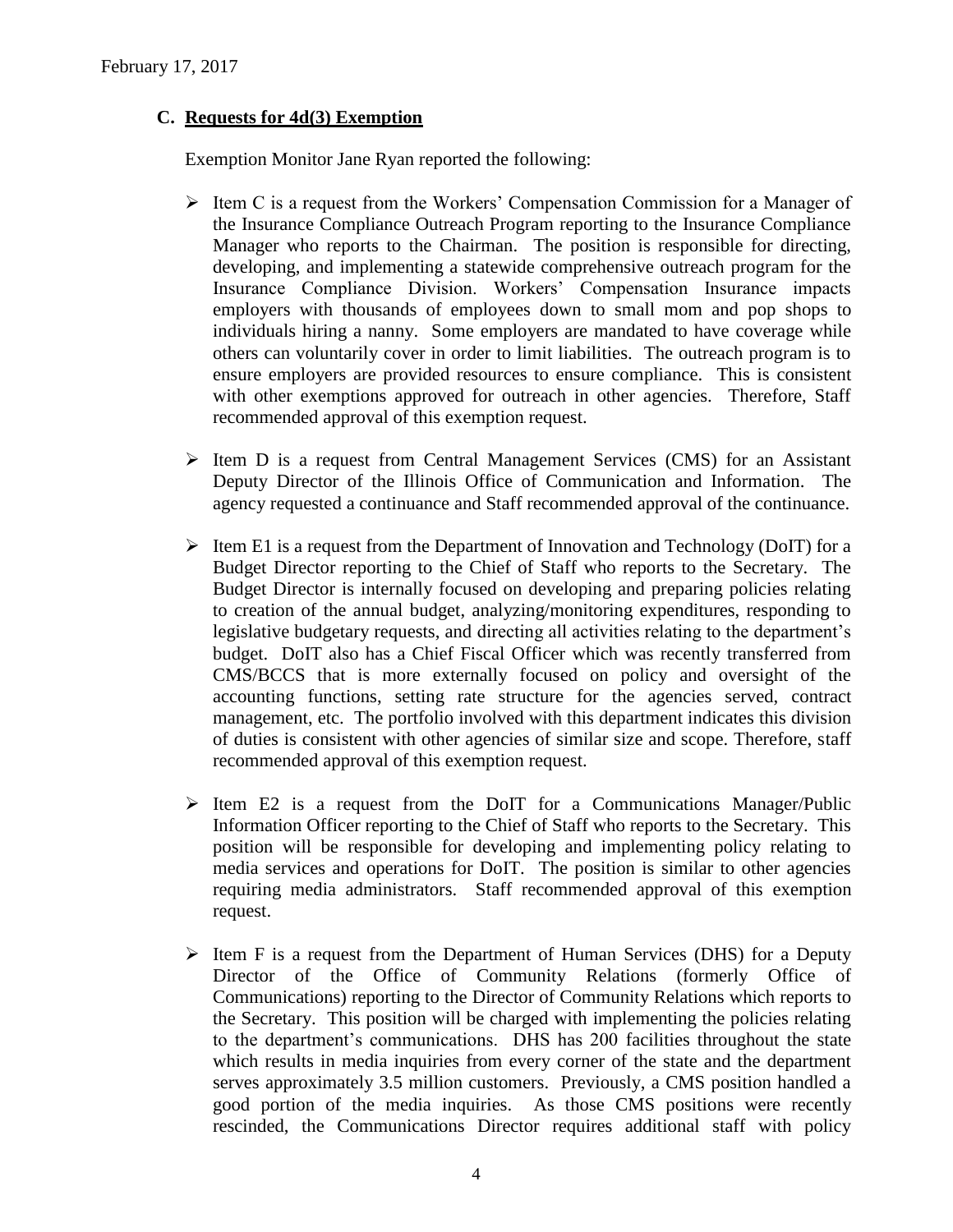authority in order to sufficiently manage the operations of the office. Staff has had conversations with DHS regarding clarifying the position description and has been assured that modifications will be made to more specifically state duties demonstrating the principal implementing authority relating to the communications functions of the Office. Based upon those assurances, Staff recommended approval of this exemption request.

# **IT WAS MOVED BY COMMISSIONER URLACHER, SECONDED BY COMMISSIONER KREY, AND THE MOTION ADOPTED 4-0 TO CONTINUE THE EXEMPTION REQUEST TO THE MARCH 2017 MEETING FOR THE FOLLOWING POSITION:**

### **D: Assistant Deputy Director, Office of Communication & Information (CMS)**

**IT WAS MOVED BY COMMISSIONER URLACHER, SECONDED BY COMMISSIONER FINCH, AND THE MOTION ADOPTED 4-0 TO GRANT THE EXEMPTION REQUESTS FOR THE FOLLOWING POSITIONS:**

- **C: Insurance Compliance Outreach Manager (WCC)**
- **E1: Budget Director (DoIT)**
- **E2: Communications Manager/Public Information Officer (DoIT)**
- **F: Deputy Director, office of Community Relations (DHS)**

#### **The following 4d(3) exemption request was continued to the March 2017 meeting:**

| <b>Position Number</b>  | 40070-37-80-300-00-01                                                                                                                               |
|-------------------------|-----------------------------------------------------------------------------------------------------------------------------------------------------|
| <b>Functional Title</b> | Assistant Deputy Director, Illinois Office of Communication and<br>Information                                                                      |
| Incumbent               | Vacant                                                                                                                                              |
| Supervisor              | Deputy Director, Illinois Office of Communication and<br>Information who reports to the Chief Administrative Officer who<br>reports to the Director |
| ocation                 | <b>Cook County</b>                                                                                                                                  |

#### **D. Illinois Department of Central Management Services**

# **The following 4d(3) exemption requests were granted on February 17, 2017:**

#### **C. Illinois Workers' Compensation Commission**

| <b>Position Number</b>  | 40070-50-37-011-00-02                                    |
|-------------------------|----------------------------------------------------------|
| <b>Functional Title</b> | <b>Insurance Compliance Outreach Manager</b>             |
| Incumbent               | Vacant                                                   |
| Supervisor              | Insurance Compliance Manager who reports to the Chairman |
| Location                | <b>Cook County</b>                                       |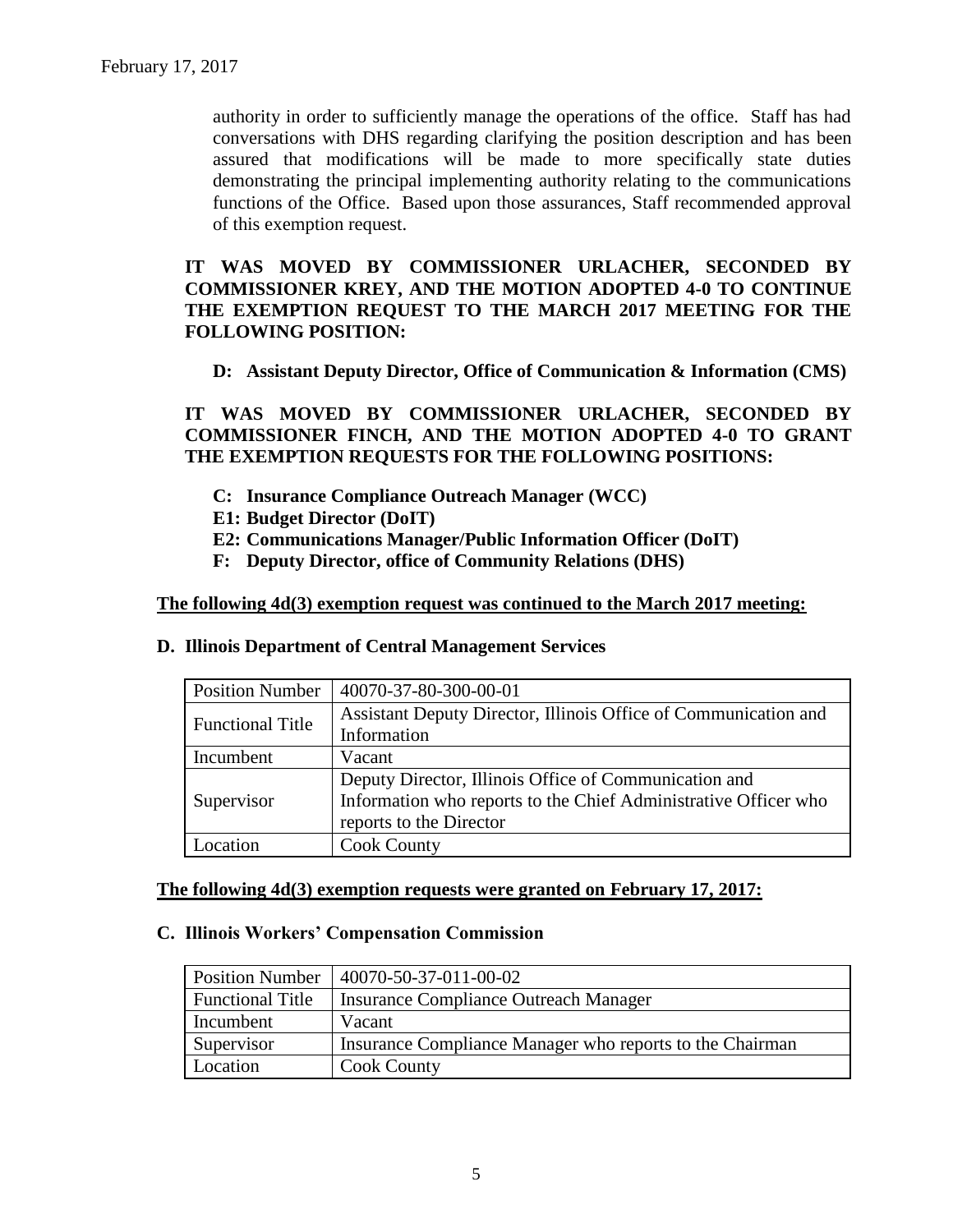# **E1. Illinois Department of Innovation & Technology**

| <b>Position Number</b>  | 40070-28-11-100-00-01                       |
|-------------------------|---------------------------------------------|
| <b>Functional Title</b> | <b>Budget Director</b>                      |
| Incumbent               | Vacant                                      |
| Supervisor              | Chief of Staff who reports to the Secretary |
| Location                | <b>Sangamon County</b>                      |

# **E2. Illinois Department of Innovation & Technology**

| <b>Position Number</b>  | 40070-28-11-300-00-01                             |
|-------------------------|---------------------------------------------------|
| <b>Functional Title</b> | Communications Manager/Public Information Officer |
| Incumbent               | Vacant                                            |
| Supervisor              | Chief of Staff who reports to the Secretary       |
| Location                | <b>Sangamon County</b>                            |

# **F. Illinois Department of Human Services**

| <b>Position Number</b>  | 40070-10-18-200-00-01                                      |
|-------------------------|------------------------------------------------------------|
| <b>Functional Title</b> | Deputy Director, Office of Community Relations             |
| Incumbent               | Vacant                                                     |
|                         | Director, Office of Community Relations who reports to the |
| Supervisor              | Secretary                                                  |
| Location                | <b>Cook County</b>                                         |

# **G. Proposed Rescissions in accordance with Section 1.142(b) of the Rules of the Civil Service Commission**

At the November 2016 meeting the seven proposed rescissions below were continued to the February 2017 meeting.

| <b>Item</b>    | <b>Position Number</b> | <b>Agency</b> | <b>Functional Title</b>                                               |
|----------------|------------------------|---------------|-----------------------------------------------------------------------|
| G <sub>1</sub> | 40070-37-60-010-0701   | <b>CMS</b>    | <b>Region 7 Property Manager</b>                                      |
| G2             | 40070-37-62-300-00-01  | <b>CMS</b>    | Property Manager, Transactions – Central<br>and South                 |
| G <sub>3</sub> | 40070-37-62-000-00-01  | <b>CMS</b>    | Property Management, Transactions &<br><b>Property Administration</b> |
| G4             | 40070-37-62-200-00-01  | <b>CMS</b>    | Property Management, Transactions,<br>Chicago & North Regions         |
| G <sub>5</sub> | 40070-37-62-400-00-01  | <b>CMS</b>    | Property Management, Transactions &<br>Property Admin, Real Property  |
| G6             | 40070-37-00-020-00-01  | <b>CMS</b>    | Policy Advisor (Agency Services<br>BCCS/BOPM)                         |
| G7             | 40070-37-41-100-00-01  | <b>CMS</b>    | BOSS, Chief Information Officer                                       |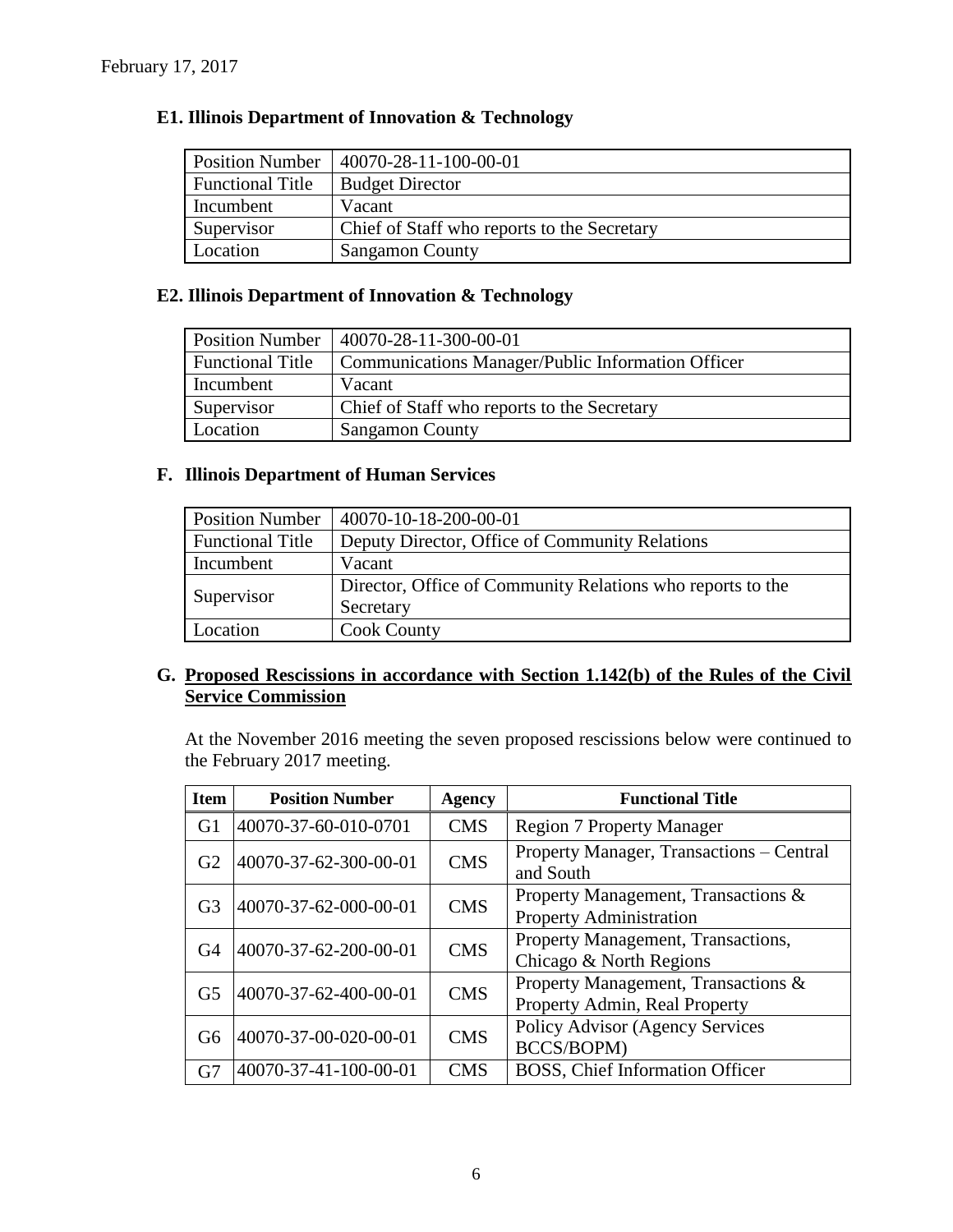**IT WAS MOVED BY COMMISSIONER URLACHER, SECONDED BY COMMISSIONER FINCH, AND THE MOTION ADOPTED 4-0 TO CONTINUE THE PROPOSED RESCISSIONS TO THE MAY 2017 MEETING FOR THE FOLLOWING POSITIONS:**

- **G1. Region 7 Property Manager (CMS)**
- **G2. Property Manager-Transactions-Central and South Regions (CMS)**
- **G3. Property Management, Transactions & Property Administration (CMS)**
- **G4. Property Management, Transactions-Chicago and North Regions (CMS)**
- **G5. Property Management, Transactions and Property Administration Real Property (CMS)**
- **G6. Policy Advisor-Agency Services BCCS/BOPM (CMS)**
- **G7. BOSS, Chief Information Officer (CMS)**

# V. CLASS SPECIFICATIONS

### **A. Governing Rule – Section 1.45 Classification Plan**

The Commission will review the class specifications requiring Commission approval under the Classification Plan and will approve those that meet the requirements of the Personnel Code and Personnel Rules and conform to the following accepted principles of position classification:

- a) The specifications are descriptive of the work being done or that will be done;
- b) Identifiable differentials are set forth among classes that are sufficiently significant to permit the assignment of individual positions to the appropriate class;
- c) Reasonable career promotional opportunities are provided;
- d) The specifications provide a reasonable and valid basis for selection screening by merit examinations;
- e) All requirements of the positions are consistent with classes similar in difficulty, complexity and nature of work.

The following class titles were submitted for abolishment, creation and revision by the Director of the Illinois Department of Central Management Services (CMS):

# **B. Agricultural Marketing Generalist (abolish) Agricultural Products Promoter (abolish) Corrections Investigations Program Administrator (abolish) Institutional Helper (abolish) Musician (abolish) Optometrist (abolish)**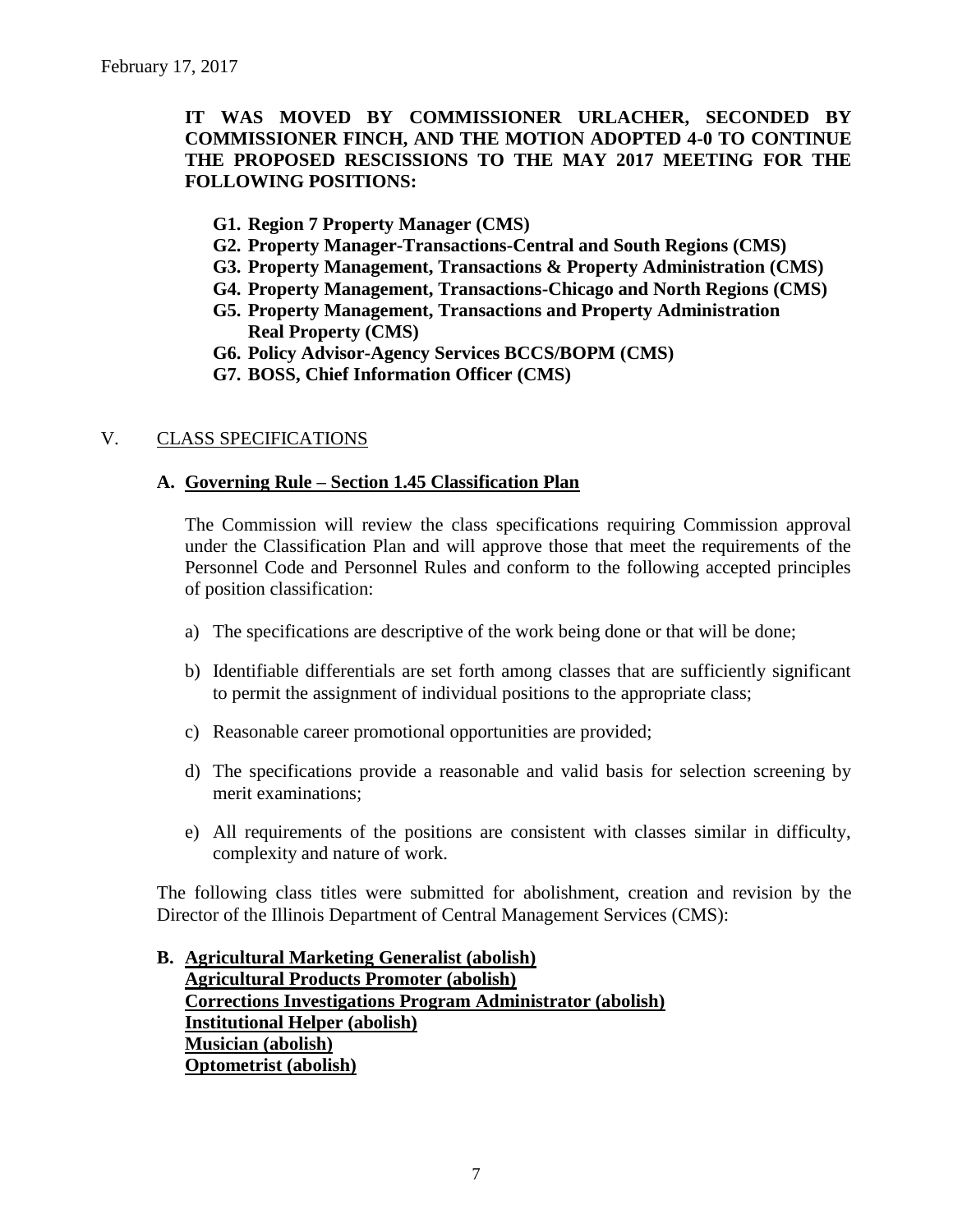- **C. Gaming Special Agent Trainee (revise) Gaming Special Agent (revise) Gaming Senior Special Agent (revise)**
- **D. Licensed Practical Nurse II (revise)**
- **E. Museum Theater Systems Technician (create)**
- **F. Police Training Specialist (revise)**

# **G. Veterans Nursing Assistant - Certified (revise) Licensed Practical Nurse I (revise) Registered Nurse I (revise) Registered Nurse II (revise)**

Assistant Executive Director Barris spoke to Chris Nickols at CMS Technical Services about the proposed creation, revision and abolishment of the proposed classes. CMS Technical Services previously provided notice that the Commission would be receiving many revisions to classes as part of CMS Technical Services' initiative in bringing the position classification system up to date. For instance, Item  $F -$  the Police Training Specialist had not been revised since 1969, and the Items D and G had not been revised since 2004. Nickols explained the class study procedure in conjunction with collective bargaining in relation to why last month there were no proposed revisions as compared to this month when there were so many revisions. Nickols also explained why the Licensed Practical Nurse II, Item D, was submitted individually from those classes identified in Item G.

Nickols confirmed that none of the revisions would result in an increase in pay and all of the revisions were agreed to through collective bargaining. Barris inquired why the Gaming classes, Item C, needed to be revised when they were only created in 2010. Nickols explained that two pathways were needed to get qualified candidates with either gaming experience or previous police experience.

Barris indicated that there was concern that there were no promotional opportunities within the new class and Nickols confirmed that there were not promotional opportunities for the Museum Theater Systems Technician but also confirmed that the previous class from which the class was based (Electronics Technician) was also without promotional opportunities. Nickols explained the necessity of the specialized class as opposed to a revision of the Electronics Technician due to the unique nature of the work at the Abraham Lincoln Presidential Library and Museum and described the duties such as unique hours at the library during the day and special events at night and in addition to technical duties such as the hologram projections and other special effects.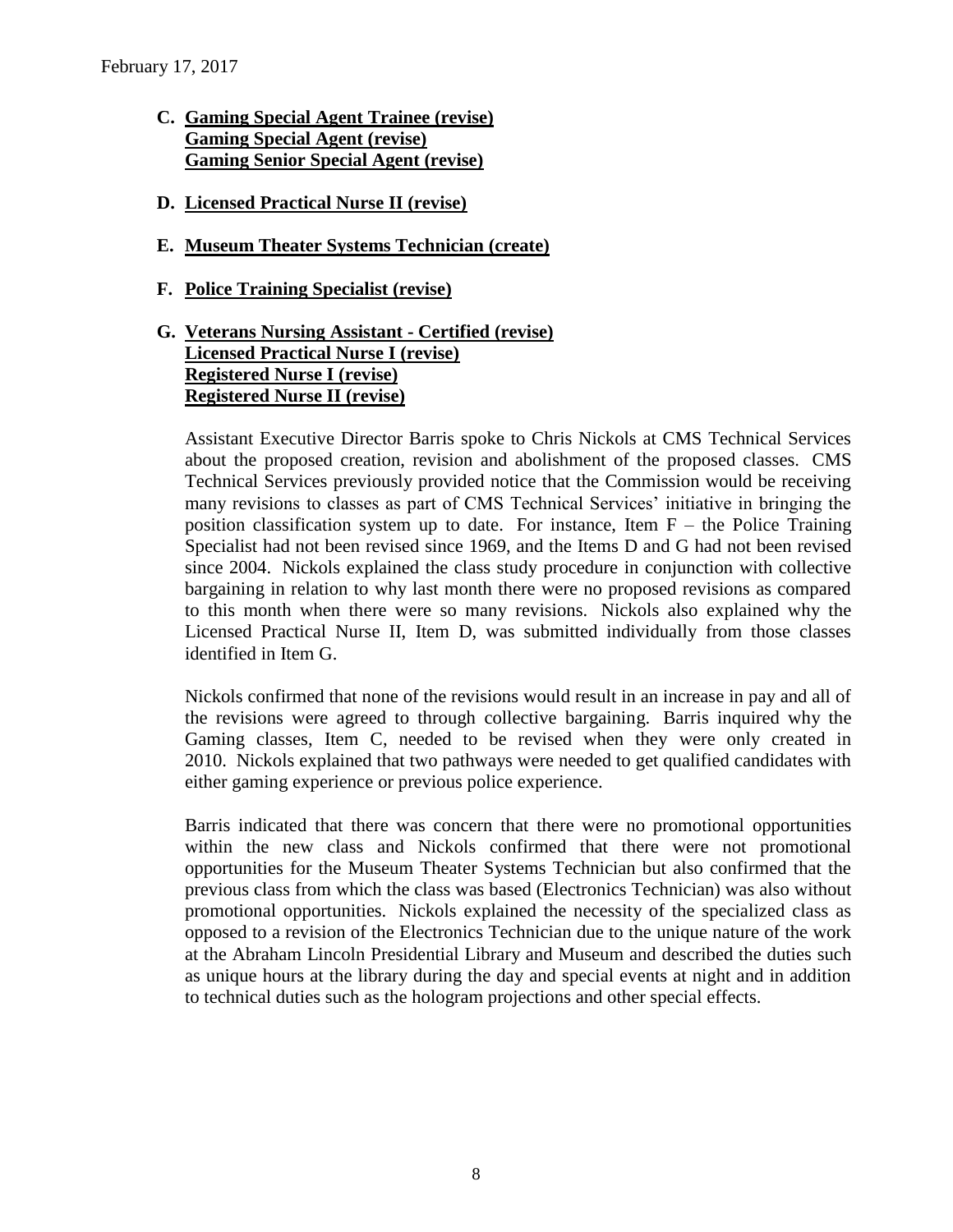# **IT WAS MOVED BY COMMISSIONER FINCH, SECONDED BY COMMISSIONER URLACHER, AND THE MOTION ADOPTED 4-0 TO APPROVE THE ABOLISHMENT, CREATION AND REVISION OF THE FOLLOWING CLASS TITLES TO BE EFFECTIVE MARCH 1, 2017:**

- **B. Agricultural Marketing Generalist (abolish) Agricultural Products Promoter (abolish) Corrections Investigations Program Administrator (abolish) Institutional Helper (abolish) Musician (abolish) Optometrist (abolish)**
- **C. Gaming Special Agent Trainee (revise) Gaming Special Agent (revise) Gaming Senior Special Agent (revise)**
- **D. Licensed Practical Nurse II (revise)**
- **E. Museum Theater Systems Technician (create)**
- **F. Police Training Specialist (revise)**
- **G. Veterans Nursing Assistant - Certified (revise) Licensed Practical Nurse I (revise) Registered Nurse I (revise) Registered Nurse II (revise)**

# **IT WAS MOVED BY COMMISSIONER KREY, SECONDED BY COMMISSIONER URLACHER, AND THE MOTION ADOPTED 4-0 TO DISAPPROVE ANY CLASS SPECIFICATIONS RECEIVED BY THE COMMISSION STAFF NOT CONTAINED IN THIS AGENDA TO ALLOW ADEQUATE STUDY.**

### VI. PERSONNEL RULES

### **A. Civil Service Commission Governing Rule – Section 1.310 Personnel Rules**

The Commission has power to disapprove new rules or amendments to existing rules submitted by the Director of Central Management Services. Such proposed new rules or amendments of existing rules submitted to the Commission shall be accompanied by a report of proceedings attending the prior public hearing required by law with respect to them. If the Commission does not disapprove new rules or any amendment to existing rules within 30 days following the receipt from the Director of Central Management Services, the new rules or amendments have the force and effect of law after filing by the Director with the Secretary of State.

### **B. None submitted**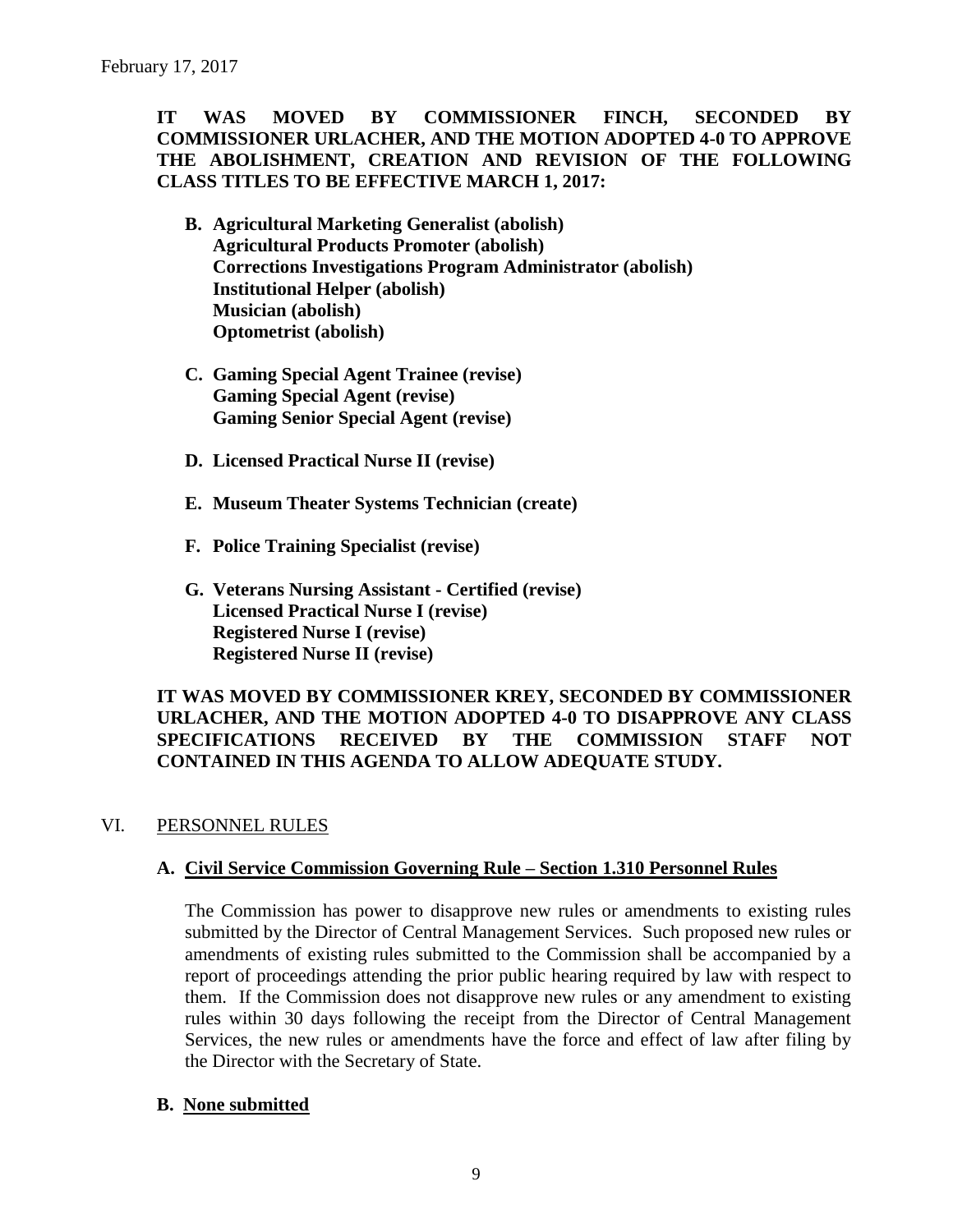**IT WAS MOVED BY COMMISSIONER URLACHER, SECONDED BY COMMISSIONER KREY, AND THE MOTION ADOPTED 4-0 TO DISAPPROVE ANY AMENDMENTS TO PERSONNEL RULES RECEIVED BY THE COMMISSION STAFF BUT NOT CONTAINED IN THIS AGENDA TO ALLOW ADEQUATE STUDY.** 

#### VII. MOTION TO CLOSE A PORTION OF THE MEETING

**IT WAS MOVED BY COMMISSIONER KREY, SECONDED BY COMMISSIONER URLACHER, AND BY ROLL CALL VOTE THE MOTION ADOPTED 4-0 TO CLOSE A PORTION OF THE MEETING PURSUANT TO SUBSECTIONS 2(c)(1), 2(c)(4), AND 2(c)(11) OF THE OPEN MEETINGS ACT.**

| SICKMEYER YES |            | <b>CUMMINGS</b> |      |
|---------------|------------|-----------------|------|
| <b>FINCH</b>  | <b>YES</b> | <b>KREY</b>     | YES. |
| URLACHER      | <b>YES</b> |                 |      |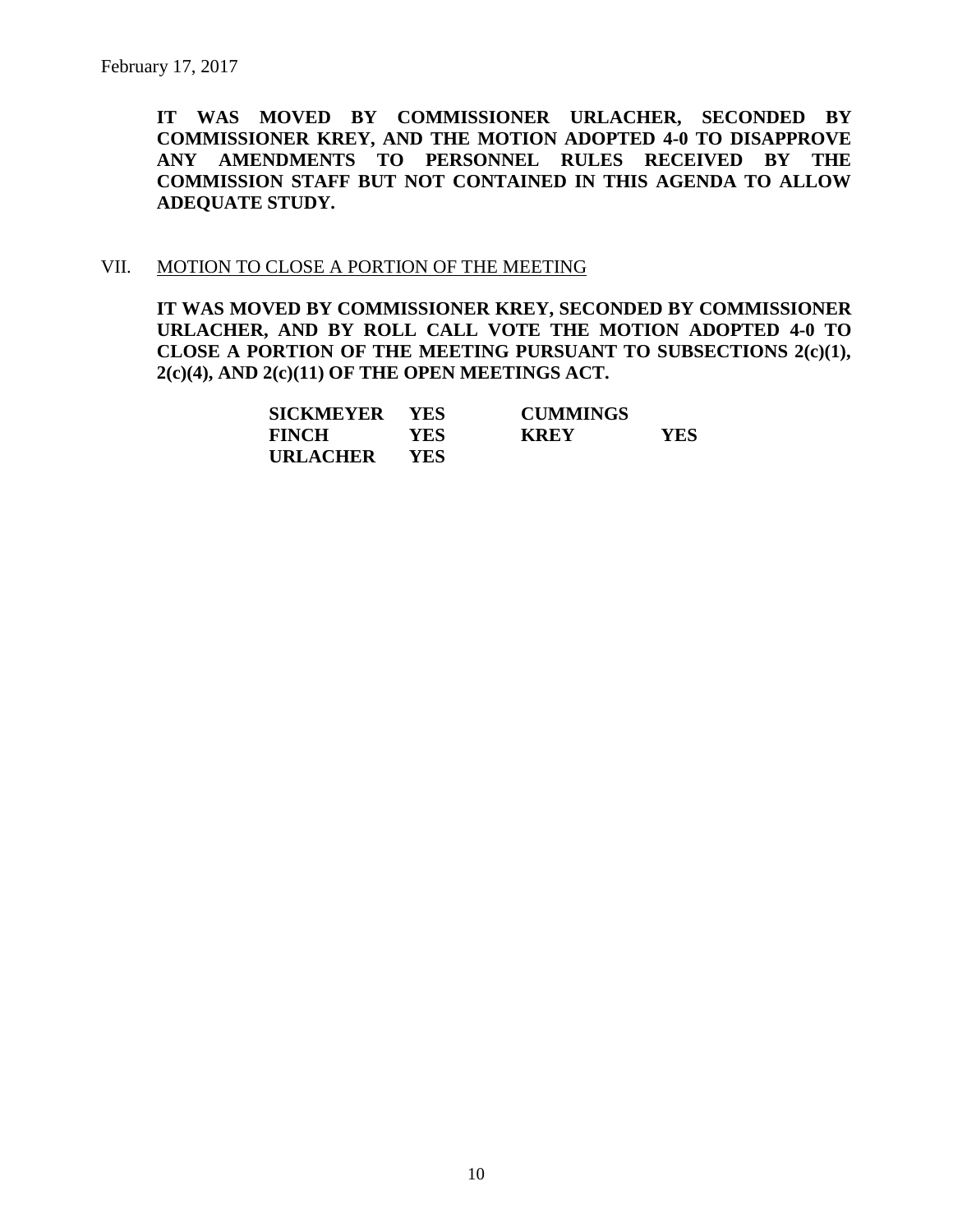### VIII. RECONVENE THE OPEN MEETING

II. Upon due and proper notice, the regular open meeting of the Illinois Civil Service Commission was reconvened at 160 N. LaSalle Street, Suite S-901, Chicago, IL and 607 E. Adams Street, Suite 801, Springfield, IL by interactive video conference at 2:20 p.m.

#### PRESENT

Chairman Timothy D. Sickmeyer; G.A. Finch, Susan Moylan Krey and Casey Urlacher, Commissioners; Daniel Stralka, Executive Director; Andrew Barris, Assistant Executive Director and Jane Ryan, Exemption Monitor. Commissioner Anita Cummings was not present.

#### IX. NON-MERIT APPOINTMENT REPORT

Set forth below is the number of consecutive non-merit appointments made by each agency as reported by Central Management Services:

| Agency                                  | $12/31/16$ 1/31/17 1/31/16 |                |                |
|-----------------------------------------|----------------------------|----------------|----------------|
| <b>Central Management Services</b>      |                            |                | 2              |
| <b>Children and Family Services</b>     | 0                          | 0              | 0              |
| <b>Emergency Management Agency</b>      |                            | 0              | 0              |
| <b>Employment Security</b>              |                            |                | 0              |
| Financial and Professional Regulation   |                            | 0              | 0              |
| <b>Gaming Board</b>                     |                            |                | 0              |
| Guardianship and Advocacy Comm.         | 2                          |                | 0              |
| <b>Healthcare and Family Services</b>   | 0                          | 0              | $\overline{4}$ |
| <b>Human Services</b>                   | 4                          | 6              | 11             |
| Insurance                               |                            |                |                |
| Juvenile Justice                        | 0                          | 0              | 1              |
| <b>Natural Resources</b>                | 8                          | 1              | 13             |
| <b>State Fire Marshal</b>               |                            | 0              | 0              |
| <b>State Retirement Systems</b>         | $\overline{2}$             | $\overline{2}$ | 3              |
| Transportation                          |                            | 0              | 5              |
| <b>Workers' Compensation Commission</b> |                            | 1              | 3              |
| <b>Totals</b>                           | 25                         | 15             | 43             |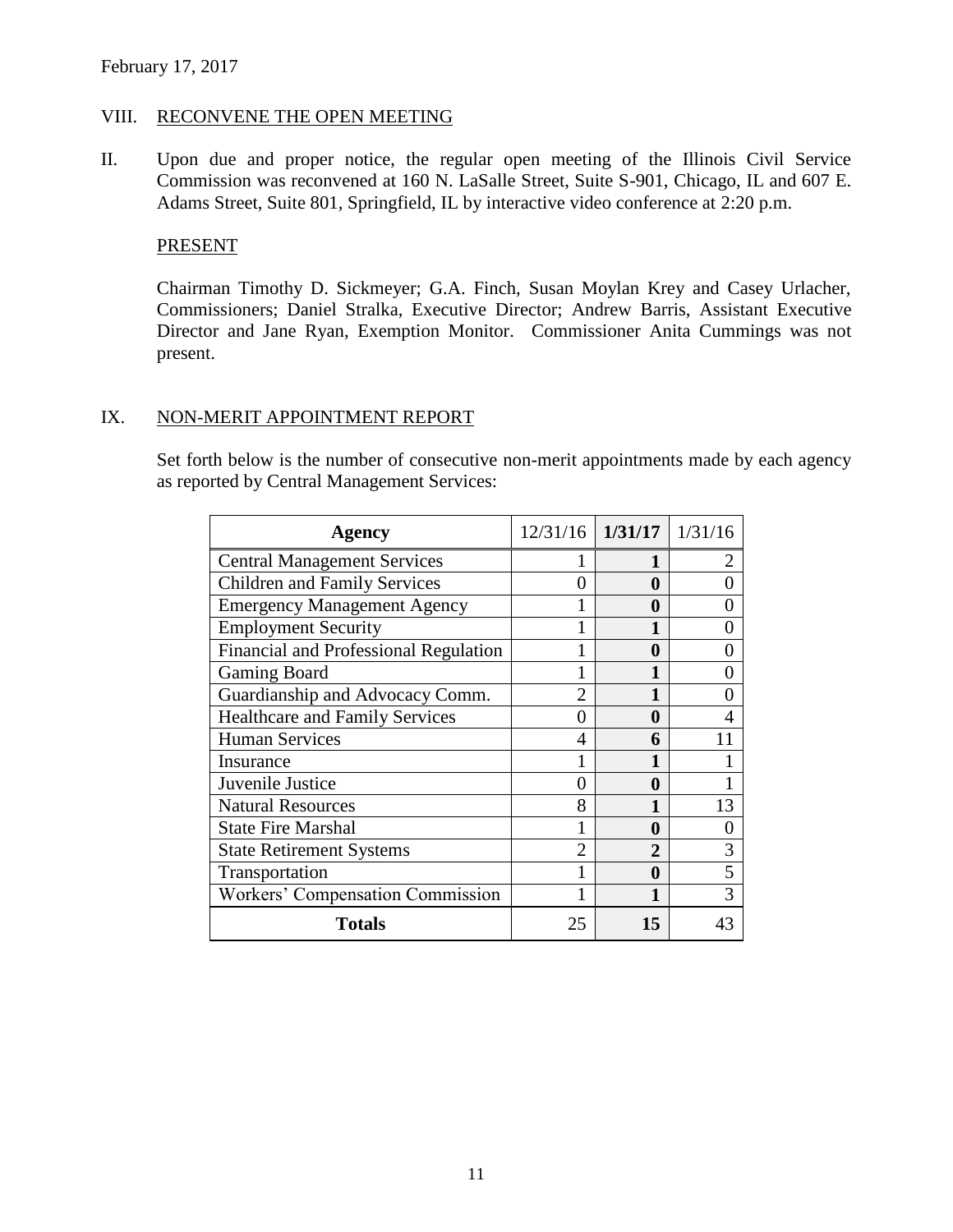#### X. PUBLICLY ANNOUNCED DECISIONS RESULTING FROM APPEALS

#### **DA-16-17**

| Employee                | <b>Steve Hilgers</b> | <b>Appeal Date</b>   | 9/14/16                            |
|-------------------------|----------------------|----------------------|------------------------------------|
| Agency                  | Healthcare           | <b>Decision Date</b> | 2/03/17                            |
| Appeal Type   Discharge |                      | Proposal for         | 90-day suspension plus duration of |
| ALJ                     | <b>Andrew Barris</b> | Decision             | suspension pending discharge       |

**IT WAS MOVED BY COMMISSIONER FINCH, SECONDED BY CHAIRMAN SICKMEYER, TO REVERSE THE PROPOSAL FOR DECISION AND UPHOLD THE DISCHARGE. BY A ROLL CALL VOTE OF 2-2 THE MOTION FAILED.**

| SICKMEYER YES   |      | <b>CUMMINGS</b> |    |
|-----------------|------|-----------------|----|
| <b>FINCH</b>    | YES- | <b>KREY</b>     | NO |
| <b>URLACHER</b> | NO   |                 |    |

**IT WAS MOVED BY COMMISSIONER URLACHER, SECONDED BY COMMISSIONER KREY, AND BY ROLL CALL VOTE OF 3-1 THE MOTION ADOPTED TO AFFIRM AND ADOPT THE PROPOSAL FOR DECISION OF THE ADMINISTRATIVE LAW JUDGE THAT THE CHARGES WERE PARTIALLY PROVEN AND WARRANT THE 90 DAY SUSPENSION PLUS THE SUSPENSION PENDING DISCHARGE OF THE RESPONDENT FOR THE REASONS SET FORTH IN THE PROPOSAL FOR DECISION DATED FEBRUARY 3, 2017.**

| SICKMEYER YES   |            | <b>CUMMINGS</b> |     |
|-----------------|------------|-----------------|-----|
| <b>FINCH</b>    | NO.        | <b>KREY</b>     | YES |
| <b>URLACHER</b> | <b>YES</b> |                 |     |

**DA-19-17**

| Employee    | James L. Long        | <b>Appeal Date</b>    | 10/12/16          |  |
|-------------|----------------------|-----------------------|-------------------|--|
| Agency      | Corrections          | <b>Decision Date</b>  | 02/02/17          |  |
| Appeal Type | Discharge            | Proposal for Decision | Discharge upheld. |  |
| ALJ         | <b>Andrew Barris</b> |                       |                   |  |

**IT WAS MOVED BY COMMISSIONER FINCH, SECONDED BY COMMISSIONER URLACHER, AND BY ROLL CALL VOTE OF 4-0 THE MOTION ADOPTED TO AFFIRM AND ADOPT THE PROPOSAL FOR DECISION OF THE ADMINISTRATIVE LAW JUDGE THAT THE PROVEN CHARGES WARRANT DISCHARGE FOR THE REASONS SET FORTH IN THE PROPOSAL FOR DECISION DATED FEBRUARY 2, 2017.**

| <b>SICKMEYER YES</b> |            | <b>CUMMINGS</b> |            |
|----------------------|------------|-----------------|------------|
| <b>FINCH</b>         | <b>YES</b> | <b>KREY</b>     | <b>YES</b> |
| <b>URLACHER</b>      | <b>YES</b> |                 |            |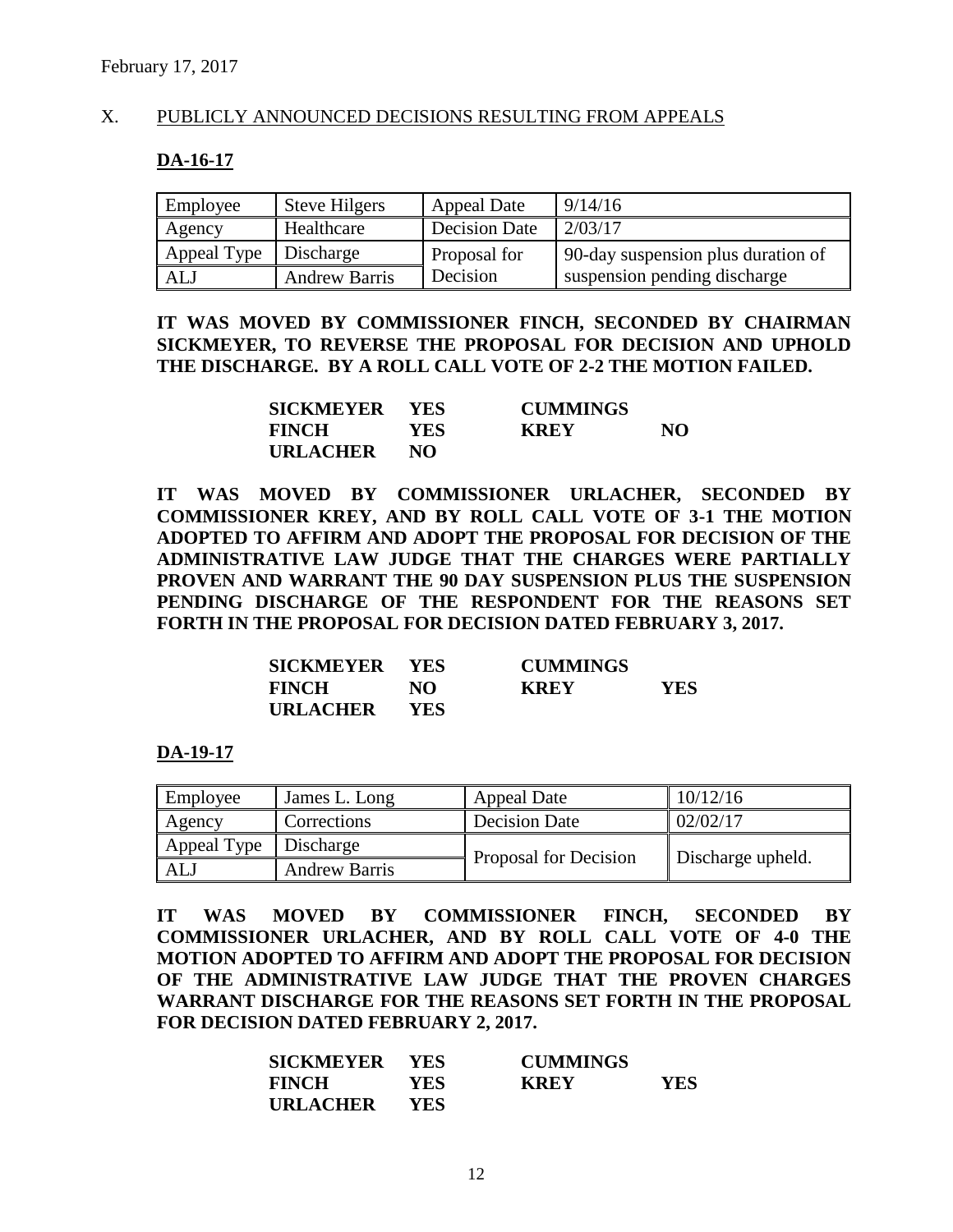# XI. APPEAL TERMINATED WITHOUT DECISION ON THE MERITS

#### **DA-29-17**

| Employee                | Meghan M. Keene      | <b>Appeal Date</b>    | 1/09/17               |  |
|-------------------------|----------------------|-----------------------|-----------------------|--|
| Agency                  | Corrections          | <b>Decision Date</b>  | 1/20/17               |  |
| Appeal Type   Discharge |                      | Proposal for Decision | Dismissed; withdrawn. |  |
| ALJ                     | <b>Andrew Barris</b> |                       |                       |  |

**IT WAS MOVED BY COMMISSIONER KREY, SECONDED BY COMMISSIONER URLACHER, AND BY ROLL CALL VOTE OF 4-0 THE MOTION ADOPTED TO AFFIRM AND ADOPT THE PROPOSAL FOR DECISION OF THE ADMINISTRATIVE LAW JUDGE TO DISMISS THE APPEAL FOR THE REASONS SET FORTH IN THE PROPOSAL FOR DECISION.**

| SICKMEYER       | <b>YES</b> | <b>CUMMINGS</b> |     |
|-----------------|------------|-----------------|-----|
| <b>FINCH</b>    | YES-       | <b>KREY</b>     | YES |
| <b>URLACHER</b> | YES.       |                 |     |

Chairman Timothy Sickmeyer authorized Executive Director Stralka to sign his name on the signature sheets for the appeals under discussion this month.

#### XII. STAFF REPORT

Executive Director Stralka reported that:

- Thanks to the efforts of Lori Sorenson, Monica Carranza and Wallace Dandridge at DoIT we have acquired the necessary hardware for conducting meetings going forward by interactive video conference. Staff will continue to work with them and make adjustments to streamline the process. After discussion, it was the consensus of the Commissioners to limit expanding the audio conferencing capabilities to others. Agency representatives are encouraged to appear in person at either the Commission's Springfield or Chicago offices when attendance at Commission meetings is called for.
- $\triangleright$  He, the Chairman and Assistant Executive Director Barris met with the Director of CMS and others on his staff on February 8, 2017 to discuss matters of mutual interest. It is hoped that such meetings will occur on a more regular basis going forward.
- $\triangleright$  He briefly explained for Commissioners with expiring terms that they should continue to serve beyond their expiration date until notified otherwise. Assistant Executive Director Barris added that while the Personnel Code contains some language that would indicate they continue to serve indefinitely until a successor is appointed, subsequent legislation indicates their term expires 60 days after the expiration date regardless of whether a successor has been appointed or not.